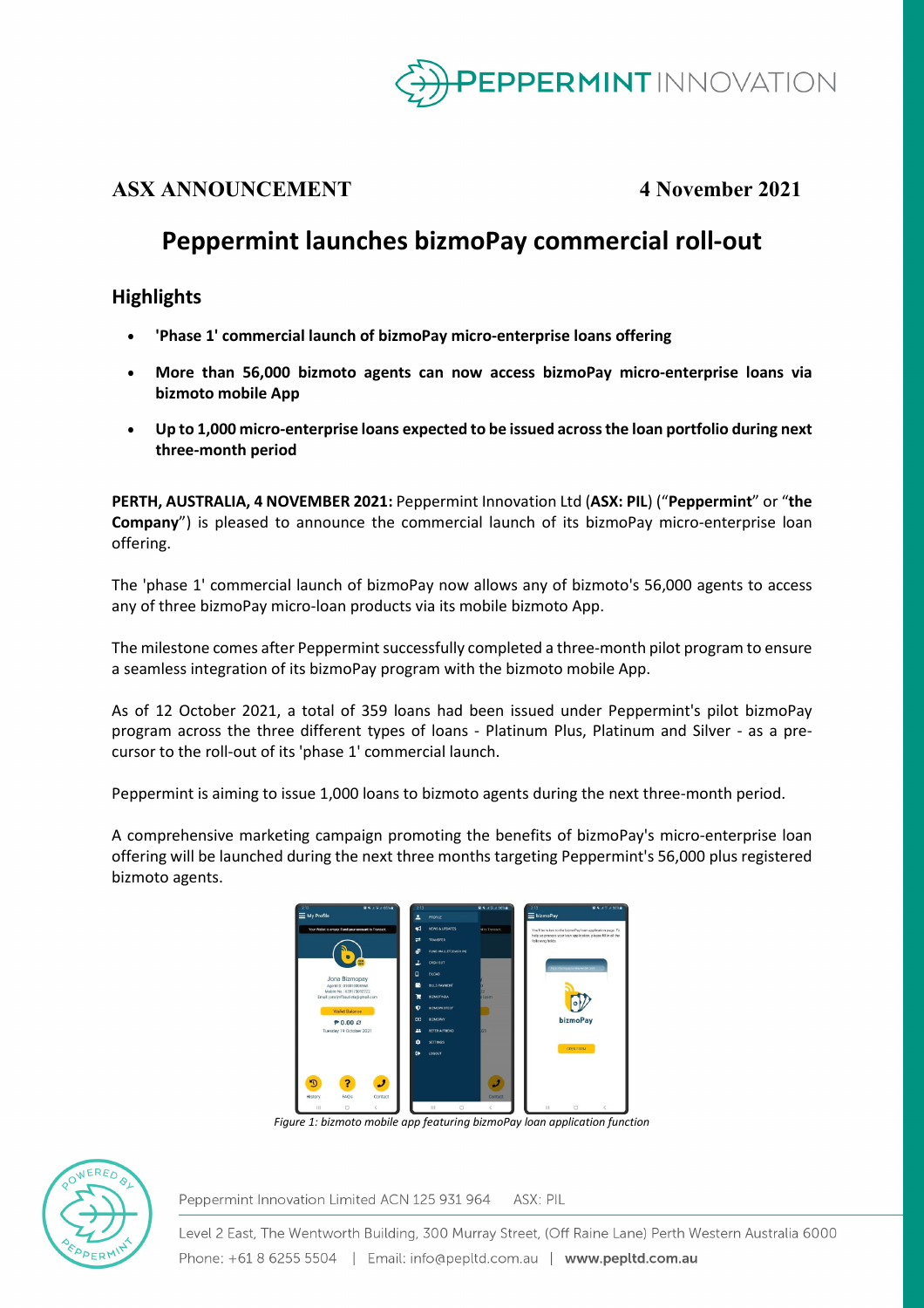

Recent analysis from the first 45 days of the pilot bizmoPay program showed, on average, loan recipients increased their transactional volume by approximately eight-times across the bizmoto ecosystem of services.

As previously reported, several agents significantly outperformed the average transactional volume during the first 45-day pilot period, including 20 agents who performed more than 50 transactions, five agents who completed more than 100 transactions and one agent who undertook more than 250 transactions.

On average, the total number of bizmoPay loan recipients completed 13 transactions during the 45 days of the bizmoPay pilot program, yielding \$1.05 per day per agent in transaction value. That volume of transactions would represent an additional circa AUD\$22 million per annum in revenue if extrapolated across Peppermint's 56,000 registered bizmoto agents.

In addition, the shorter term and lower value Silver bizmoPay loan product only commenced trials in the last week of September. As such, no meaningful data has been collected for the Silver bizmoPay loans because they were only issued at the end of the pilot period.





*Figure 2: Loan Types - Average bizmoto agent performance in the first 45 days of the pilot program*

*Figure 3 Loan Types - Agent Performance ~ extrapolated across 56,000 bizmoto agents, based on the average agents' performance across the first 45 days of the pilot program*



Peppermint Innovation Limited ACN 125 931 964 ASX: PIL

Level 2 East, The Wentworth Building, 300 Murray Street, (Off Raine Lane) Perth Western Australia 6000 Phone: +61 8 6255 5504 | Email: info@pepltd.com.au | www.pepltd.com.au